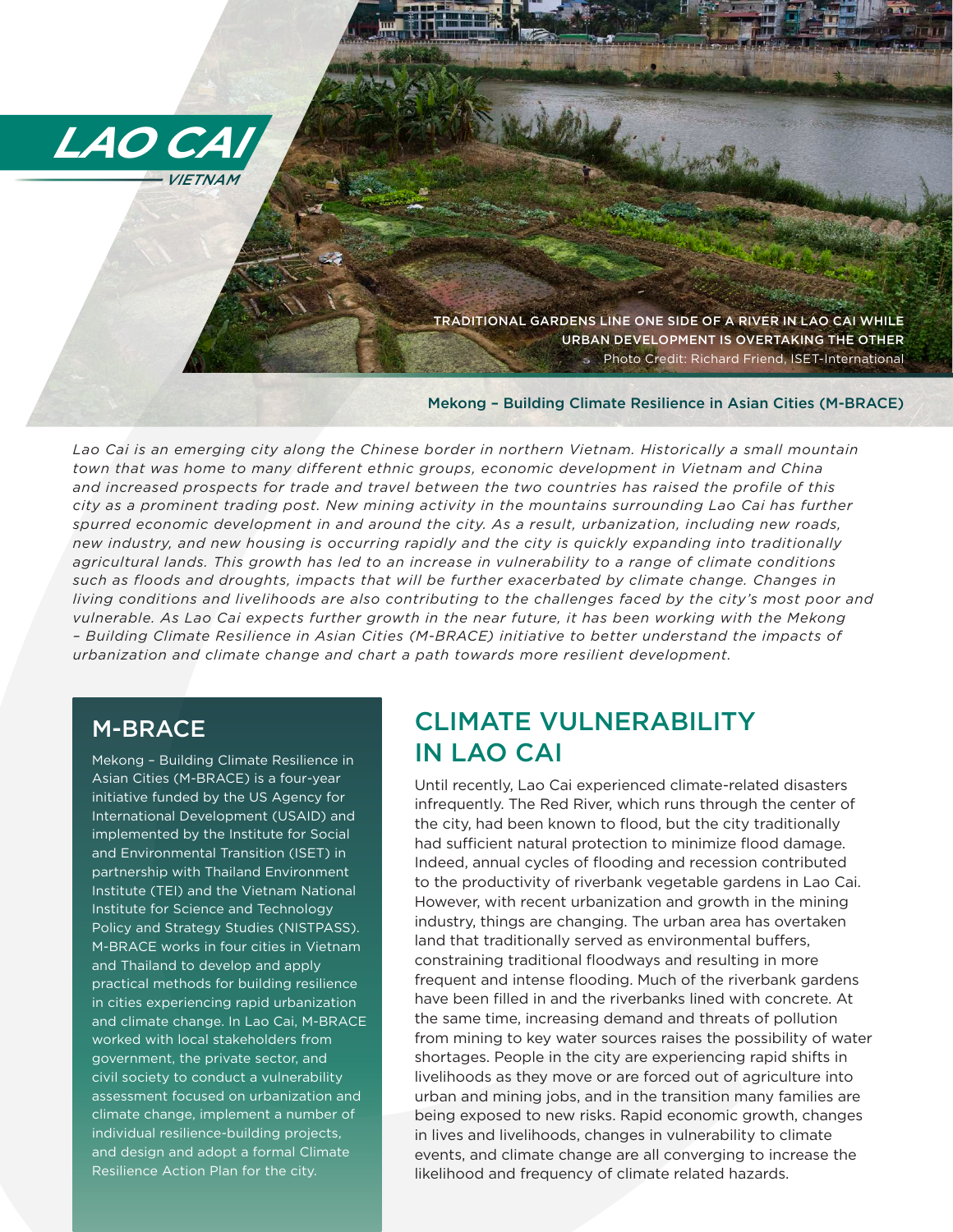

Rapid urbanization is vastly altering the kinds and severity of hazards in Lao Cai. Landscape changes associated with urbanization are strongly associated with increasing hazards. Development in the floodplain is located in places that previously served as floodways, the infilling of lakes has eliminated natural flood buffers, and the construction of new roads has altered the natural hydrology, displacing floodwaters towards new locations. The construction of a highway that will link Hanoi to China via Lao Cai has resulted in increasingly severe and frequent inundation, flash flooding, and landslides. Along the Red River, recent floods have seen houses inundated for seven to ten days at a time, with flood levels at times rising in matters of minutes. Dangerous flash floods have occurred following heavy rains, leading to serious financial losses for low-income communities in the area. On the edges of the city, mining and deforestation have created small pockets of severe inundation by increasing the quantity of soil flowing downstream and inhibiting water flow. At the same time, this urban growth also raises the possibility of water constraints. A growing population and an expanding urban area will require increased water, while some new economic developments, particularly in mining and industry, necessitate better management to protect existing water sources from pollution and degradation. With an annual dry season and growing demand, there is real concern that water shortages may soon constrain development or city activity during certain parts of the year.

Climate change is not fully incorporated into infrastructure design. As the city grows, infrastructure will increasingly play in an important role in

promoting and sustaining economic activity and providing necessary public services; however climate change has not been a priority consideration for planned new urban development. As a result, much of the new infrastructure, including roads and drainage systems, may be inadequate for increased risk under future climate change scenarios. Intense floods brought on by changing precipitation patterns and ongoing deforestation may soon exceed city flood infrastructure capacity. The river dike system, one of the city's only flood protection measures, was designed to withstand a one-in-twenty-five yearflood based on earlier climate regimes rather than future climate projections. However, multiple floods that are orders of magnitudes larger have occurred in the recent past. Moreover, only 60% of the dikes in the city are considered reliable based on government standards. Throughout the city, drainage systems in individual wards are already in critical condition and a new drainage system currently under construction is designed for floods smaller than some of the extreme events the city has already experienced.

#### Changes in livelihoods and occupations are increasing the vulnerability of some residents.

Ongoing demographic and socioeconomic changes are altering livelihood patterns and occupations for residents of the city. The transition from a rural to urban economy has meant the loss of traditional livelihoods for many farming households, and some have struggled to adapt to changing economic circumstances. Many farming families are being displaced by the expansion of mining and roads, but new land allocations in resettlement areas are smaller than traditional landholdings, and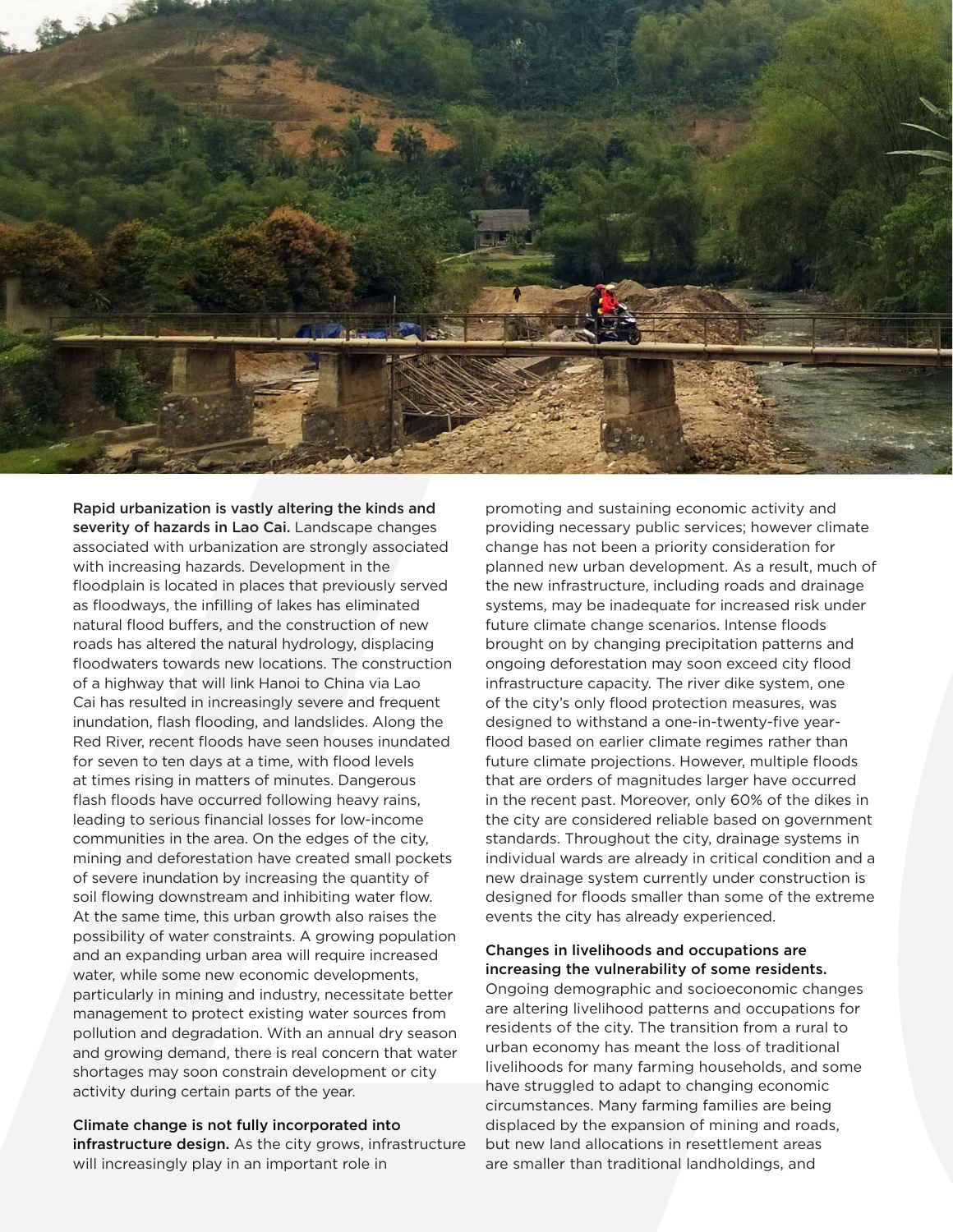*A bridge over a river in Lao Cai where signs of flooding sit just below a number of homes* 

*Photo credit: Tho Nguyen, ISET-Vietnam*

the government's standard compensation of 10 million VND per household (500 USD) is generally considered insufficient to cover even basic needs. Resettled farmers, as a result, have limited financial ability to change livelihood strategies or diversify their incomes, even while the city urbanizes around them. Further, homes in resettlement areas often lack basic amenities such as water and electricity. Despite these challenges, official development plans call for continued expropriation of farmland, so more and more households will encounter these problems in the future unless new solutions are identified.

As part of M-BRACE, individual projects—activities targeted at building capacity or knowledge that will aid resilience—were conducted in Lao Cai. Together, they represent diverse and complementary solutions that, when combined with others, lead to measurable improvements in the city. These projects targeted a range of issues and capacities.

#### Build the capacity of local officials to work on climate change and urbanization issues.

Under M-BRACE, a series of workshops and trainings were conducted in partnership with government officials at the provincial, city, and ward level. These events focused on helping participants better understand climate change and how it will impact different parts of the city so that participants will be better able to incorporate concerns about climate change and urbanization into their own work. By being directly engaged in the implementation of

studies around vulnerability, and in overseeing projects, local partners have developed an improved understanding of opportunities for building resilience. These priorities have been incorporated into local planning.

#### Develop a more comprehensive understanding of water related challenges in Lao Cai.

Water has emerged as a core issue in Lao Cai where floods and water shortages are both potential threats Under M-BRACE, research was undertaken to better understand the water balance—both water supply and water demand—in the city. This research included a review of existing and future consumption needs and water sources.

#### Build the capacity to monitor and assess change.

City leaders with the capacity to understand change as it occurs are able to use that knowledge to guide their response. Under M-BRACE, stakeholders have participated directly in monitoring and understanding changes by taking lead roles in conducting vulnerability assessments and in designing and implementing projects. They have also worked closely with community leaders to understand the changes being felt at that level. These new skills, to monitor, assess, and understand change as it takes place will put the city in a position to more effectively respond and plan for new directions of future development.

### Build mechanisms to support collection, storage, and sharing of climate data and information.

LEAD THE MANUFACTURE IS A CONTINUE TO THE MANUFACTURE IS A CONTINUE TO THE MANUFACTURE IS A CAN ASSEMBLANT WE CAN ASSEMBLANT WE CAN ASSEMBLANT WE CAN ASSEMBLANT WE CAN ASSEMBLANT WE CAN ASSEMBLANT WE CAN ASSEMBLANT WE CAN Higher quality and more accessible data can help people and organizations better understand, manage, and plan for the future. Under M-BRACE, many efforts were undertaken to create and provide access to better information about climate in Lao Cai. Flood gauges and warning signs were installed along the main river corridor in town. In addition, a central database was established in partnership with the Provincial Center for Hydro-meteorological Monitoring to store all climate and climate change related information. This database is accessible by all government agencies and includes mechanisms to support information sharing and early warning systems.